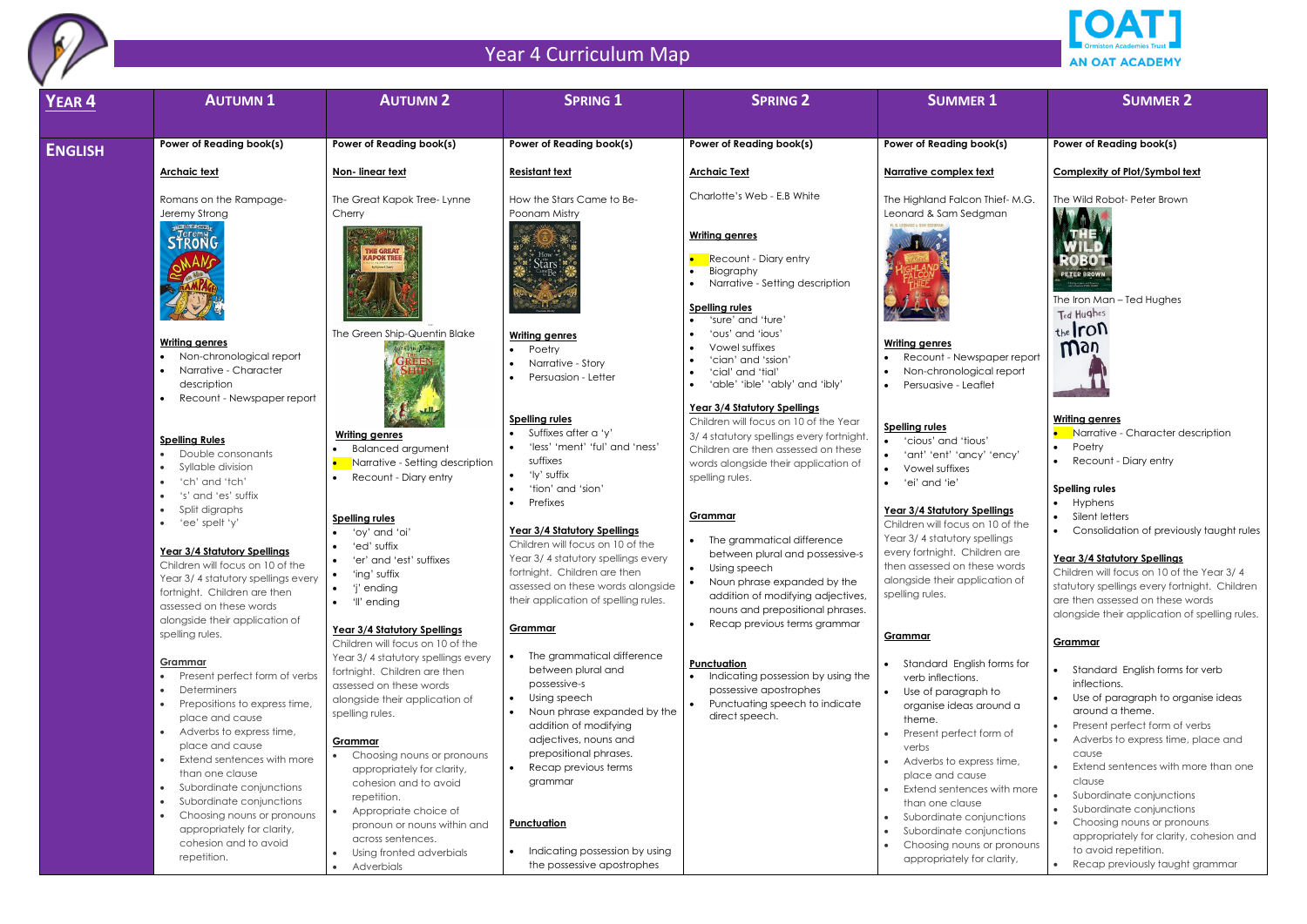

|                  | Appropriate choice of<br>pronoun or nouns within and<br>across sentences.<br><b>Punctuation</b><br>Inverted commas<br>$\bullet$<br>Commas<br>$\bullet$<br>Question marks<br>$\bullet$<br>Exclamation mark<br>$\bullet$<br>Apostrophes<br>$\bullet$                                                                                                                                                                                                                                                                                                                                                         | Recap previously taught<br>grammar<br>Punctuation<br>Inverted commas<br>Commas<br>Question marks<br>Exclamation mark<br>Apostrophes                                                                                                                                                                                                                                                                                                                                                                | Punctuating speech to<br>indicate direct speech.                                                                                                                                                                                                                                                                                                                                                                                                                                                                                                                                                                         |                                                                                                                                                                                                                                                                                                                                                                                                                                                                               | cohesion and to avoid<br>repetition.<br>Recap previously taught<br>grammar<br><b>Punctuation</b><br>Question marks<br>Exclamation<br>Inverted commas<br>commas<br>$\bullet$                                                                                                                                                                                                                                                                                 |
|------------------|------------------------------------------------------------------------------------------------------------------------------------------------------------------------------------------------------------------------------------------------------------------------------------------------------------------------------------------------------------------------------------------------------------------------------------------------------------------------------------------------------------------------------------------------------------------------------------------------------------|----------------------------------------------------------------------------------------------------------------------------------------------------------------------------------------------------------------------------------------------------------------------------------------------------------------------------------------------------------------------------------------------------------------------------------------------------------------------------------------------------|--------------------------------------------------------------------------------------------------------------------------------------------------------------------------------------------------------------------------------------------------------------------------------------------------------------------------------------------------------------------------------------------------------------------------------------------------------------------------------------------------------------------------------------------------------------------------------------------------------------------------|-------------------------------------------------------------------------------------------------------------------------------------------------------------------------------------------------------------------------------------------------------------------------------------------------------------------------------------------------------------------------------------------------------------------------------------------------------------------------------|-------------------------------------------------------------------------------------------------------------------------------------------------------------------------------------------------------------------------------------------------------------------------------------------------------------------------------------------------------------------------------------------------------------------------------------------------------------|
| <b>MATHS</b>     | <b>Reasoning with large numbers</b><br>- 4-digit place value. Read, write,<br>represent, order and compare<br>- Find 10, 100 or 1000 more or less<br>- Round numbers to the nearest<br>10, 100 or 1000<br><b>Addition and subtraction</b><br>- Select appropriate strategies to<br>add and subtract<br>- Illustrate and explain<br>appropriate addition and<br>subtraction strategies including<br>column method with regrouping                                                                                                                                                                           | <b>Multiplication and division</b><br>- Distributive property including<br>multiplying three 1-digit numbers<br>-Mental multiplication and division<br>strategies using place value and<br>known and derived facts<br>- Short multiplication and division<br>Discrete and continuous data<br>- Read, interpret and construct<br>pictograms, bar charts and time<br>graphs<br>- Compare tables, pictograms<br>and bar charts                                                                        | <b>Securing multiplication facts</b><br>- Identify and explore patterns in<br>multiplication tables including 7<br>and 9<br><b>Fractions</b><br>- Explore different interpretations<br>and representations of fractions<br>- Equivalent fractions<br>- Represent fractions greater than<br>one as mixed number and<br>improper fractions<br>- Add and subtract fractions with<br>the same denominator including<br>fractions greater than one                                                                                                                                                                            | Time<br>- Analogue to digital, 12- hour and 24-<br>hour<br>- Convert between units of time<br><b>Decimals</b><br>- Decimal equivalents to tenths,<br>quarters and halves<br>- Compare and order numbers with<br>same number of decimal places<br>- Multiply and divide by 10 and 100<br>including decimals<br>Area and perimeter<br>- Perimeter of rectangles and<br>rectilinear shapes<br>- Area of rectangles and rectilinear<br>shapes<br>- Investigate area and perimeter | Solving measures and money<br>problems<br>- Convert units of measure<br>- Select appropriate units to<br>measure<br>- Use strategies to investigate<br>problems: trial and<br>improvement, organising using<br>lists and tables, working<br>systematically<br>Shape and symmetry<br>- Classify, compare and order<br>angles<br>- Compare and classify 2-D<br>shapes - Identify lines of<br>symmetry                                                         |
| <b>HISTORY/</b>  | History<br><b>Roman Invasions</b>                                                                                                                                                                                                                                                                                                                                                                                                                                                                                                                                                                          | <b>History</b><br><b>Roman Britain</b>                                                                                                                                                                                                                                                                                                                                                                                                                                                             | Geography<br><b>Amazon: Rivers and Rainforests</b>                                                                                                                                                                                                                                                                                                                                                                                                                                                                                                                                                                       |                                                                                                                                                                                                                                                                                                                                                                                                                                                                               | <b>History</b><br><b>Maya Civilisation</b>                                                                                                                                                                                                                                                                                                                                                                                                                  |
| <b>GEOGRAPHY</b> | Why did the Romans invade<br><b>Britain and how successful were</b><br>they?<br>Children will learn:<br>Who lived in Roman Britain?<br>$\bullet$<br>What was life like in a Roman<br>$\bullet$<br>town and how were those<br>towns connected?<br>What did the Romans<br>$\bullet$<br>believe, and did they bring<br>their beliefs to Britain?<br>How did the Romans link<br>$\bullet$<br>Britain to the rest of the<br>Roman Empire?<br>What influence have the<br>$\bullet$<br>Romans had on our words<br>and numbers?<br>What can we learn from<br>$\bullet$<br>investigating an<br>archaeological site? | Children will learn:<br>Who were the Romans and<br>why did Ceasar want to<br>invade Britain?<br>Who were the tribal Britons<br>and what happened when<br>Claudius invaded?<br>Why were the Roman military<br>so successful in expanding the<br>Empire?<br>Who was Boudicca and how<br>did she challenge the Roman<br>occupation?<br>How did the Romans attempt<br>to defend the land they had<br>invaded whilst still conquering<br>more?<br>What caused the decline and<br>fall of Roman Britain? | What is the Amazon, why is it significant and should it be protected?<br>Children will learn:<br>What are some of the key physical features of South America?<br>What are some of the key human features of South America?<br>What are tropical rainforests and where are they found?<br>What is it like inside a tropical rainforest?<br>Which animals call a tropical rainforest their home?<br>$\bullet$<br>Do people live in the Amazon rainforest?<br>What is happening to the Amazon rainforest?<br>$\bullet$<br>found?<br>How has the Amazon River shaped the land?<br>$\bullet$<br>How is the Amazon River used? | What are the features of a river and where in the world are major rivers                                                                                                                                                                                                                                                                                                                                                                                                      | Who were the Ancient Maya<br>and how successful was their<br>civilisation?<br>Children will learn:<br>When and where did the<br>Ancient Maya live?<br>What do we know about<br>the Ancient Maya people<br>and their cities?<br>What did the Ancient Maya<br>$\bullet$<br>believe?<br>Which foods did the Ancient<br>$\bullet$<br>Maya eat?<br>How did the Ancient Maya<br>read, write and tell the<br>time?<br>What happened to the<br>Ancient Maya people? |



| biovr                        |                                                  |
|------------------------------|--------------------------------------------------|
|                              | Punctuation                                      |
| taught                       | Question marks                                   |
|                              | Exclamation                                      |
|                              | Inverted commas                                  |
|                              | Commas                                           |
|                              | Recap all previously taught                      |
|                              | punctuation                                      |
|                              |                                                  |
|                              |                                                  |
| money                        | <b>Position and direction</b>                    |
|                              | - Describe and plot using coordinates            |
| ısure                        | - Describe translations                          |
| nits to                      |                                                  |
|                              | <b>Reasoning with patterns and sequences</b>     |
| estigate                     | - Roman numerals up to 100                       |
|                              | - Place value of other number systems            |
| ing using                    | - Number sequences and patterns                  |
|                              |                                                  |
| ıg                           |                                                  |
|                              | 3D shapes<br>- Use understanding of 3-D shapes - |
|                              | Identify 3-D shapes from 2-D                     |
|                              | representations                                  |
| ad order                     |                                                  |
|                              |                                                  |
| fy 2-D                       |                                                  |
| of                           |                                                  |
|                              |                                                  |
|                              |                                                  |
|                              | Geography                                        |
|                              |                                                  |
|                              | <b>USA</b>                                       |
|                              |                                                  |
| l Maya                       | What is it like in the USA?                      |
|                              |                                                  |
|                              |                                                  |
|                              | Where in the world is the USA and what           |
| as their                     | is the climate there like?                       |
| did the                      | What are the states of the USA and               |
| èξ                           | how do their populations vary?                   |
|                              | What is the physical landscape like              |
|                              | across the USA?                                  |
|                              | What are some of the most significant            |
| about<br>people<br>ient Maya | manmade landmarks in the USA?                    |
|                              | State study: How does California                 |
|                              | compare to other states?                         |
| he Ancient                   | State study: What is it like in New York         |
| ent Maya                     | and in New York city?                            |
|                              |                                                  |
| :II the                      |                                                  |
| to the                       |                                                  |
| obleś                        |                                                  |
|                              |                                                  |
|                              |                                                  |
|                              |                                                  |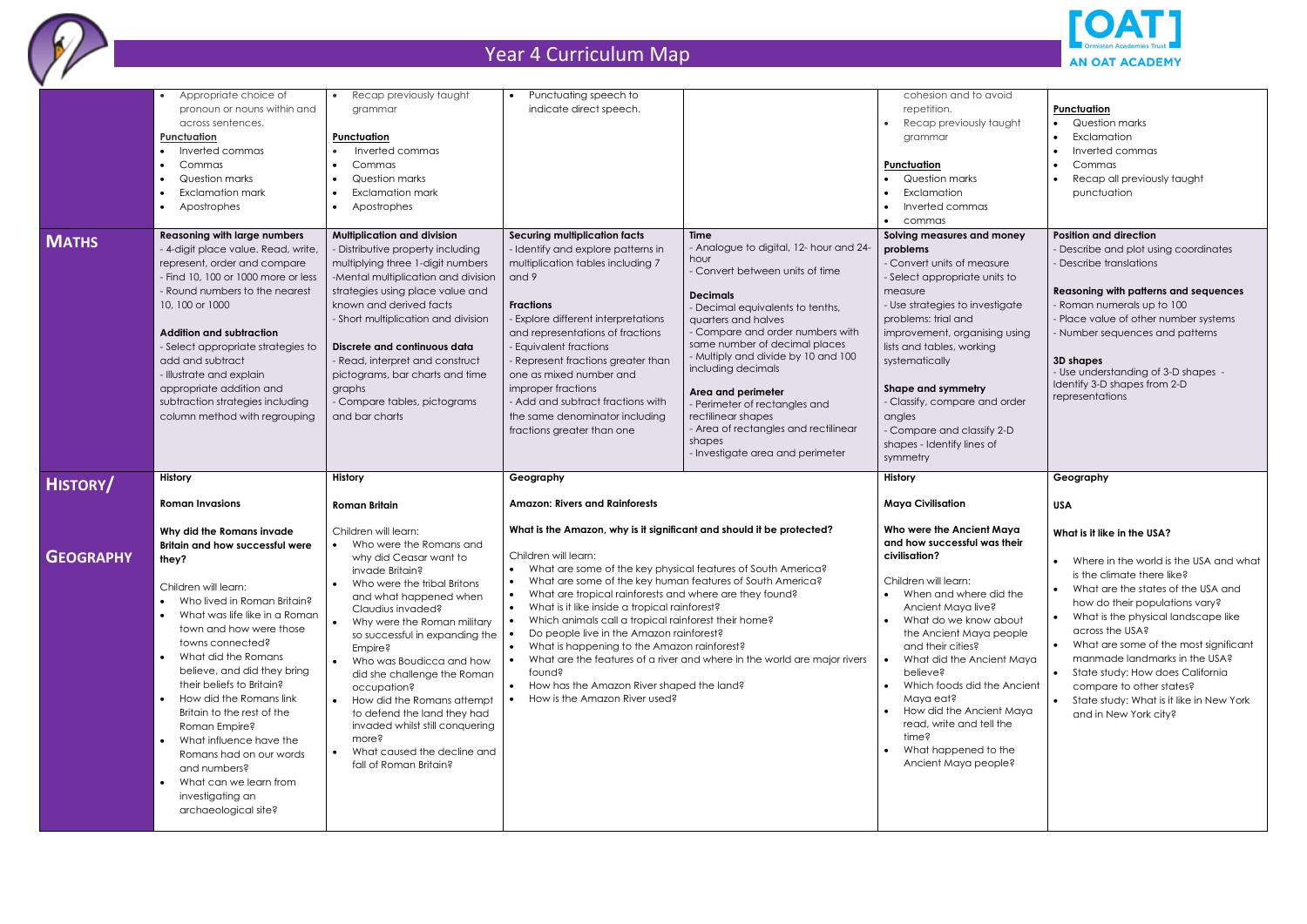

## **Physics**

### **Electricity**

| SCIENCE   | <b>Biology</b>                                                                                                                                                                                                                                                                                                                       | <b>Physics</b>                                                                                                                                                                                                                                                                                                                                                                                                                                                                                           | <b>Biology</b>                                                                                                                                                                                                                                                                                                                                                         |                                                                                                                                                                                                                                                                                                                                                                                                                                                                            | Chemistry                                                                                                                                                                                                                                                                                                                                                                                                                                                       |
|-----------|--------------------------------------------------------------------------------------------------------------------------------------------------------------------------------------------------------------------------------------------------------------------------------------------------------------------------------------|----------------------------------------------------------------------------------------------------------------------------------------------------------------------------------------------------------------------------------------------------------------------------------------------------------------------------------------------------------------------------------------------------------------------------------------------------------------------------------------------------------|------------------------------------------------------------------------------------------------------------------------------------------------------------------------------------------------------------------------------------------------------------------------------------------------------------------------------------------------------------------------|----------------------------------------------------------------------------------------------------------------------------------------------------------------------------------------------------------------------------------------------------------------------------------------------------------------------------------------------------------------------------------------------------------------------------------------------------------------------------|-----------------------------------------------------------------------------------------------------------------------------------------------------------------------------------------------------------------------------------------------------------------------------------------------------------------------------------------------------------------------------------------------------------------------------------------------------------------|
|           | Teeth and eating                                                                                                                                                                                                                                                                                                                     | Sound                                                                                                                                                                                                                                                                                                                                                                                                                                                                                                    | <b>Classifications and Environments</b>                                                                                                                                                                                                                                                                                                                                |                                                                                                                                                                                                                                                                                                                                                                                                                                                                            | <b>States of matter</b>                                                                                                                                                                                                                                                                                                                                                                                                                                         |
|           | Children will learn to<br>describe the simple functions<br>of the basic parts of the<br>digestive system in humans<br>identify different types of<br>$\bullet$<br>teeth in humans and their<br>simple functions<br>construct and interpret a<br>$\bullet$<br>variety of food chains,<br>identifying producers,<br>predators and prey | Children will learn to<br>identify how sounds are<br>made, associating some of<br>them with something vibrating<br>recognise that vibrations from<br>sounds travel through a<br>medium to the ear<br>find patterns between the<br>pitch of a sound and features<br>of the object that produced it<br>find patterns between the<br>volume of a sound and the<br>strength of the vibrations that<br>produced it<br>recognise that sounds get<br>fainter as the distance from<br>the sound source increases | Children will learn to<br>recognise that living things can be grouped in a variety of ways<br>explore and use classification keys to help group, identify and name a<br>variety of living things in their local and wider environment<br>recognise that environments can change and that this can sometimes<br>$\bullet$<br>pose dangers to living things<br>$\bullet$ |                                                                                                                                                                                                                                                                                                                                                                                                                                                                            | Children will learn to<br>compare and group<br>materials together,<br>according to whether they<br>are solids liquids or gases<br>observe that some materials<br>change state when they are<br>heated or cooled, and<br>measure or research the<br>temperature at which this<br>happens in degrees Celsius<br>identify the part played by<br>evaporation and<br>condensation in the water<br>cycle and associate the<br>rate of evaporation with<br>temperature |
| ART / D&T | Art                                                                                                                                                                                                                                                                                                                                  | <b>Design and Technology</b>                                                                                                                                                                                                                                                                                                                                                                                                                                                                             | Art                                                                                                                                                                                                                                                                                                                                                                    | <b>Design and Technology</b>                                                                                                                                                                                                                                                                                                                                                                                                                                               | Art                                                                                                                                                                                                                                                                                                                                                                                                                                                             |
|           | <b>Illustrating the Jabberwocky</b>                                                                                                                                                                                                                                                                                                  | Food                                                                                                                                                                                                                                                                                                                                                                                                                                                                                                     | <b>Drawing with scissors</b>                                                                                                                                                                                                                                                                                                                                           | <b>Textiles</b>                                                                                                                                                                                                                                                                                                                                                                                                                                                            | <b>Bird Nests</b>                                                                                                                                                                                                                                                                                                                                                                                                                                               |
|           | <b>Medium: Drawing</b><br>Learning Targets for these<br><b>Activities</b><br>• Develops experimental<br>drawing skills<br>• Explores drawing in relation to<br>language<br>• Develops individual and group<br>creativity<br>• Explores visual literacy<br>• Connects to literature                                                   | Design<br>Designing appealing products<br>for specific user<br>Generating ideas and<br>communicating through<br>discussions and drawings<br>(labelling plan).<br>Make<br>Selecting a range of<br>ingredient that could work<br>well together.<br>Using simple utensils and<br>equipment.<br>Evaluate<br>Tasting and evaluating final<br>product against original design<br>criteria.                                                                                                                     | <b>Medium:</b> Printing, Drawing and<br>Collage<br>Learning Targets for these Activities<br>• Develops printing, drawing and<br>collage<br>• Enables an interpretation and<br>exploration of and a creative<br>response to an artwork<br>• Explores visual literacy                                                                                                    | Design<br>Generate design criteria for an<br>$\bullet$<br>appealing, functional product for<br>specific users.<br>Produce annotated sketches and<br>$\bullet$<br>prototypes<br>Investigate a range of 3-D textile<br>products<br>Understand that 3-D textiles are<br>made by making 2 identical<br>shapes.<br>Make<br>Select from a range of tools and<br>materials to perform a task<br>Evaluate<br>Evaluate their product against design<br>criteria and how to improve. | <b>Medium:</b> Drawing and<br>Construction<br>Learning Targets for these<br><b>Activities</b><br>• Develops experimental<br>drawing skills<br>• Promotes creative responses<br>• Explores 3d making skills<br>• Promotes inventiveness and<br>perseverance                                                                                                                                                                                                      |
| <b>RE</b> | Religion: Judaism<br><b>Theme:</b> Beliefs and Practices<br>Key Question: How special is the<br>relationship Jews have with God?<br>Children will learn to:                                                                                                                                                                          | <b>Religion: Christianity</b><br>Theme: Christmas Concept:<br>Incarnation<br>Key Question: What is the most<br>significant part of the nativity story<br>for Christians today?                                                                                                                                                                                                                                                                                                                           | Religion: Judaism<br>Theme: Passover<br>Key Question: How important is it<br>for Jewish people to do what God<br>asks them to do?<br>Children will learn to:                                                                                                                                                                                                           | <b>Religion: Christianity</b><br>Theme: Easter Concept: Salvation<br>Key Question: Is forgiveness always<br>possible for Christians?<br>Children will learn to:                                                                                                                                                                                                                                                                                                            | Religion: Judaism<br><b>Theme:</b> Rites of Passage and<br>good works<br>Key Question: What is the best<br>way for a Jew to show<br>commitment to God?                                                                                                                                                                                                                                                                                                          |



| <b>JUD</b><br>r,<br>ther they<br>r gases<br>e materials<br>en they are<br>l, and<br>rch the<br>hich this<br>es Celsius<br>layed by<br>he water<br>ate the<br>on with | Children will learn to<br>identify common appliances that run<br>on electricity<br>construct a simple series electrical<br>circuit, identifying and naming its basic<br>parts, including cells, wires, bulbs,<br>switches and buzzers<br>identify whether or not a lamp will light<br>in a simple series circuit, based on<br>whether or not the lamp is part of a<br>complete loop with a battery<br>recognise that a switch opens and<br>closes a circuit and associate this with<br>whether a lamp lights in a simple series<br>circuit<br>recognise some common conductors<br>and insulators, and associate metals<br>with being good conductors |
|----------------------------------------------------------------------------------------------------------------------------------------------------------------------|------------------------------------------------------------------------------------------------------------------------------------------------------------------------------------------------------------------------------------------------------------------------------------------------------------------------------------------------------------------------------------------------------------------------------------------------------------------------------------------------------------------------------------------------------------------------------------------------------------------------------------------------------|
|                                                                                                                                                                      | <b>Design and Technology</b>                                                                                                                                                                                                                                                                                                                                                                                                                                                                                                                                                                                                                         |
|                                                                                                                                                                      | <b>Circuits</b>                                                                                                                                                                                                                                                                                                                                                                                                                                                                                                                                                                                                                                      |
| J                                                                                                                                                                    | Design                                                                                                                                                                                                                                                                                                                                                                                                                                                                                                                                                                                                                                               |
| iese<br>htal<br>esponses<br>skills<br>iess and                                                                                                                       | Learn about what is a simple circuit.<br>Use annotated sketches to<br>communicate ideas.<br>Understand and use electrical systems<br>in their products such as series circuits<br>incorporating switches, bulbs and<br>buzzers.<br>Make<br>Pupils design and make a purposeful<br>product using electric circuit.<br>Evaluate<br>Understand how key events/ people in D&T<br>have helped shape the world.<br><b>Religion: Christianity</b>                                                                                                                                                                                                           |
| ge and<br>the best                                                                                                                                                   | Theme: Prayer and Worship<br>Key Question: Do people need to go to<br>church to show they are Christians?                                                                                                                                                                                                                                                                                                                                                                                                                                                                                                                                            |
|                                                                                                                                                                      | Children will learn to:                                                                                                                                                                                                                                                                                                                                                                                                                                                                                                                                                                                                                              |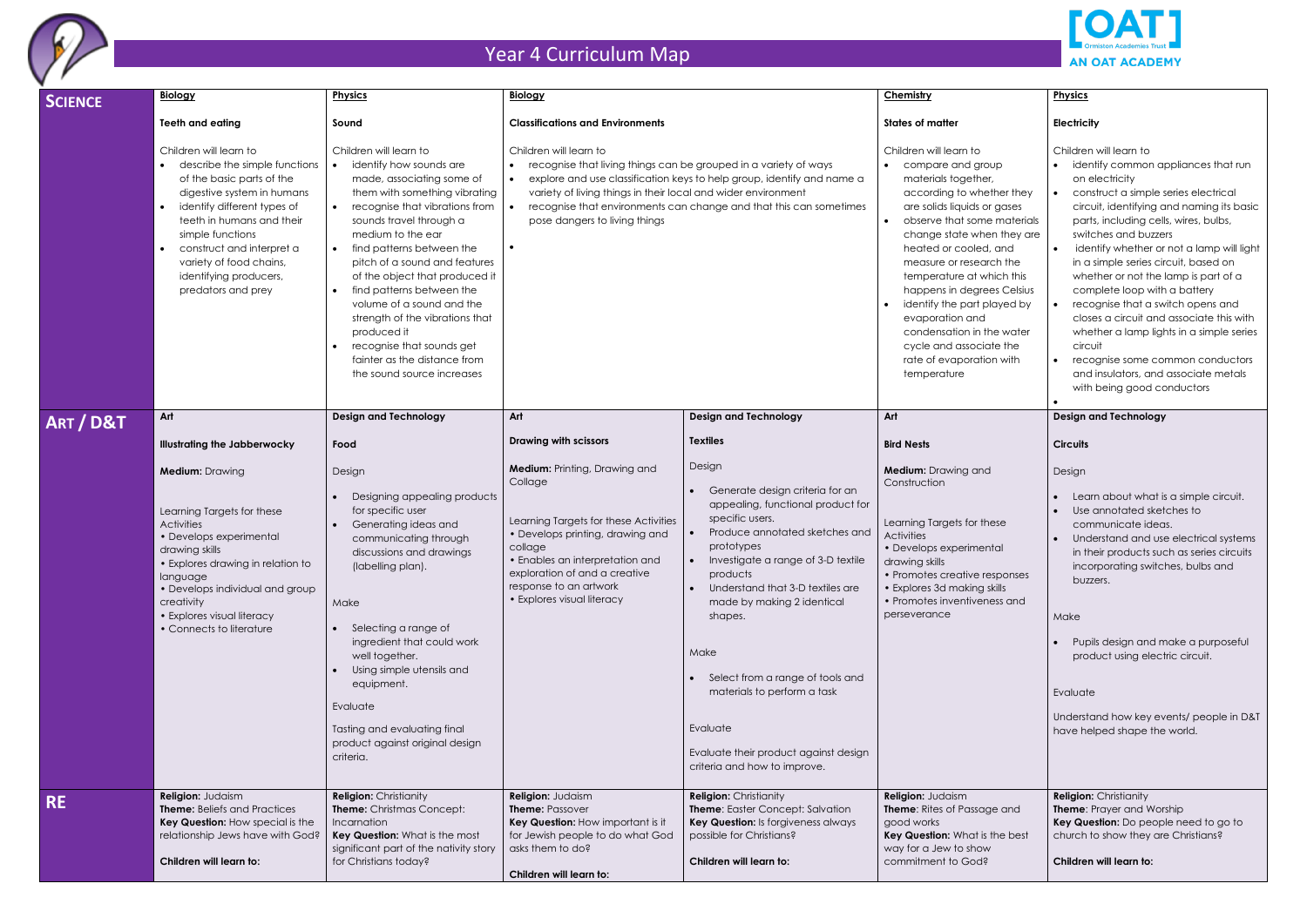

|                  | Explain and give examples of<br>agreements.<br>Describe some of the ways<br>Jewish people express their<br>relationship with God.<br>Make links between<br>$\bullet$<br>Abraham and Moses stories<br>and the Jewish belief they<br>are in a special relationship<br>with God.                                                                          | Children will learn to:<br>Design a symbolic object to<br>show the significance of<br>Christmas to me.<br>Start to explain which<br>Christian symbols tell Christians<br>something about the<br>incarnation.<br>Reflect upon how they feel<br>about Christian beliefs about<br>Christmas and the<br>Incarnation.                    | Discuss why I would choose to<br>follow instructions not to eat<br>certain foods and why.<br>Describe some of the things<br>Jews do to show respect to<br>God.<br>Start to identify how they<br>would feel to keep Kashrut.                                                                                                                                                                                          | Talk about why showing<br>forgiveness may be important.<br>Describe what a Christian might<br>learn about forgiveness from a<br><b>Biblical text.</b><br>Give examples of when Jesus<br>showed forgiveness and explain<br>why they think He asked people<br>to follow his example.                                                                                                                                                                                                                                                                                                   | Children will learn to:<br>Explain why some things you<br>need to wait until a certain<br>age.<br>Give examples of things<br>they are committed to and<br>explain which ones are<br>more or less important to<br>them.<br>Express an opinion on which<br>ways they think might be the<br>best for Jews to show their<br>commitment to God.                                                                                                                                   | Reflect on a range of special places<br>and identify why they have the impact<br>on me that they do.<br>Describe some of the ways Christians<br>use churches to worship/ celebrate<br>Holy Communion or participate in<br>Baptism.<br>Say why they think the church may or<br>may not be important to Christians.                                                                                                                                                                                                                                                                                                                 |
|------------------|--------------------------------------------------------------------------------------------------------------------------------------------------------------------------------------------------------------------------------------------------------------------------------------------------------------------------------------------------------|-------------------------------------------------------------------------------------------------------------------------------------------------------------------------------------------------------------------------------------------------------------------------------------------------------------------------------------|----------------------------------------------------------------------------------------------------------------------------------------------------------------------------------------------------------------------------------------------------------------------------------------------------------------------------------------------------------------------------------------------------------------------|--------------------------------------------------------------------------------------------------------------------------------------------------------------------------------------------------------------------------------------------------------------------------------------------------------------------------------------------------------------------------------------------------------------------------------------------------------------------------------------------------------------------------------------------------------------------------------------|------------------------------------------------------------------------------------------------------------------------------------------------------------------------------------------------------------------------------------------------------------------------------------------------------------------------------------------------------------------------------------------------------------------------------------------------------------------------------|-----------------------------------------------------------------------------------------------------------------------------------------------------------------------------------------------------------------------------------------------------------------------------------------------------------------------------------------------------------------------------------------------------------------------------------------------------------------------------------------------------------------------------------------------------------------------------------------------------------------------------------|
| <b>MUSIC</b>     | <b>Unit:</b> Mamma Mia<br>Style: ABBA<br>Topic and cross-curricular links:<br>Structure of songs linked to<br>literacy. Music and styles of the<br>70s and 80s, analysing<br>performance, Sweden as a<br>country.<br>Links to other units: Other units<br>that relate to the 80s:<br>Livin' On A Prayer - KS2/ages<br>7-11 (Scheme Year 5)             | <b>Unit:</b> Glockenspiel Stage 2<br><b>Style:</b> Learning basic instrumental<br>skills by playing tunes in varying<br>styles<br>Topic and cross-curricular links:<br>Introduction to the language of<br>music, theory and composition.<br>Links to other units: Using scores /<br>notation in all units.                          | Unit: Stop!<br>Style: Grime, Classical, Bhangra,<br>Tango, Latin Fusion<br><b>Topic and cross-curricular links:</b><br>Composition, Bullying.<br>Links to other units: The Fresh Prince<br>Of Bel-Air - KS2/ages 7-11 (Scheme<br>Year $5$ )                                                                                                                                                                          | Unit: Lean On Me<br><b>Style: Gospel</b><br><b>Topic and cross-curricular links:</b><br>Gospel in its historical context ie from<br>Beethoven to slavery, Elvis to the<br>Urban Gospel of Beyoncé and<br>different choirs like the London<br>Community Gospel Choir. Analysing<br>performance.<br>Links to other units:<br>A New Year Carol - Gospel version -<br>KS2/ages 7-11 (Scheme Year 6)<br>Reflect, Rewind and Replay - History<br>of Music                                                                                                                                  | Unit - Blackbird<br>- Awaiting documentation from<br>Charanga<br>+ Virtual Big Sing 2022                                                                                                                                                                                                                                                                                                                                                                                     | <b>Unit:</b> Reflect, Rewind and Replay<br><b>Style:</b> Western Classical Music and your<br>choice from Year 4<br>Topic and cross curricular links: Option to<br>look at all the extension activities<br>documents. Think about the history of<br>music in context, listen to some Western<br>Classical music and place the music from<br>the units you have worked through, in their<br>correct time and space. Consolidate the<br>foundations of the language of music.<br>Links to other units: All Year 4 units<br>+ Virtual Big Sing 2022                                                                                   |
| <b>FRENCH</b>    | Je peux - I can<br>Pupils will be able to:<br>Recognise and say some<br>verbs for common activites in<br>French<br>Recognise and say more<br>verbs for common activities<br>in French<br>Use 'Je peux' with verbs<br>$\bullet$<br>Improve listening skills for<br>French activities<br>Write in French 'I can'<br>$\bullet$<br>followed by an activity | Je me presente - Presenting<br>myself<br>Pupils will be able to:<br>Revisit France and French<br>speaking countries, numbers<br>1-10 and 'how are you?'<br>Say their name and ask some<br>their name. Numbers 11-20<br>Ask someone how old they<br>are<br>Ask someone where they live<br>Be able to talk about their<br>nationality | La famille - The family<br>Pupils will be able to:<br>Recognise, say and write the<br>nouns for key family members<br>in French<br>Tell somebody in French the<br>members of their family<br>Tell somebody in French the<br>names and ages of the<br>members of their family<br>Listen to, read and recognise,<br>say and write numbers 1-100<br>to use, say and write<br>accurately the words for 'my'<br>in French | Les instruments - Musical instruments<br>Pupils will be able to:<br>Understand that all nouns in<br>$\bullet$<br>French are either masculine of<br>feminine<br>Read, write and say the French<br>masculine words for 'the'<br>Understand that the word 'the' in<br>French also has a plural form<br>Say, read and write up to ten<br>instruments in French, with the<br>correct word for 'the'<br>Say, read and write 'I play' in<br>French<br>Put together a short sentence<br>using a verb and a noun<br>Write 'I play' PLUS each<br>instrument for some or all ten<br>instruments | Les vetements - Clothes<br>Pupils will be able to:<br>Read, recognise, say and<br>write the vocabulary for a<br>range of clothes in French<br>Use the verb 'porter' in<br>French to help describe<br>what they are wearing<br>Say what clothes they wear<br>in different situation and<br>different weather<br>Describe what they are<br>wearing in terms of colour<br>Use the correct possessive<br>adjective for 'my' in French<br>in relation to the items of<br>clothing | L'ancienne histoire de la Grande<br>Bretangne - The history of Ancient Britain<br>Pupils will be able to:<br>Listen attentively to key facts in French<br>on Ancient Britain<br>Name in French the six key periods of<br><b>Ancient Britain</b><br>Name in French three of the types of<br>people who lived in Ancient Britain<br>Name in French three key hunting tools<br>used during the Stone Age, Bronze Age<br>and Iron Age<br>Name in French the three types of<br>dwellings people lived in during the<br>Stone Age, Bronze Age and Iron Age<br>Read, write and say the French word<br>for 'I have,' 'I am,' and 'I live' |
| <b>COMPUTING</b> | <b>Digital Literacy</b><br>E-safety<br>Revisited throughout the<br>academic year.<br>The children will learn<br>To talk about various<br>uses of technology                                                                                                                                                                                            | <b>Information Technology</b><br><b>Microsoft Word</b><br>The children will learn<br>To use search<br>technologies effectively<br>To use a keyboard<br>confidently and make use                                                                                                                                                     | <b>Information Technology</b><br><b>Microsoft PowerPoint</b><br>The children will learn<br>To select and use software<br>to present information<br>To change the<br>appearance of text to<br>increase its effectiveness                                                                                                                                                                                              | <b>Digital Literacy</b><br><b>Emails</b><br>The children will learn<br>To discuss and evaluate ways<br>to communicate with others<br>online<br>To compose and send an<br>email to multiple friends                                                                                                                                                                                                                                                                                                                                                                                   | <b>Computer science</b><br><b>Coding and algorithms</b><br>The children will learn                                                                                                                                                                                                                                                                                                                                                                                           | To design, write and debug programs that accomplish specific goals<br>To solve problems by decomposing them into smaller parts<br>To use sequence, selection and repetition in programs<br>To use logical reasoning to explain how some simple algorithms work<br>To detect and correct errors in algorithms and programs                                                                                                                                                                                                                                                                                                         |

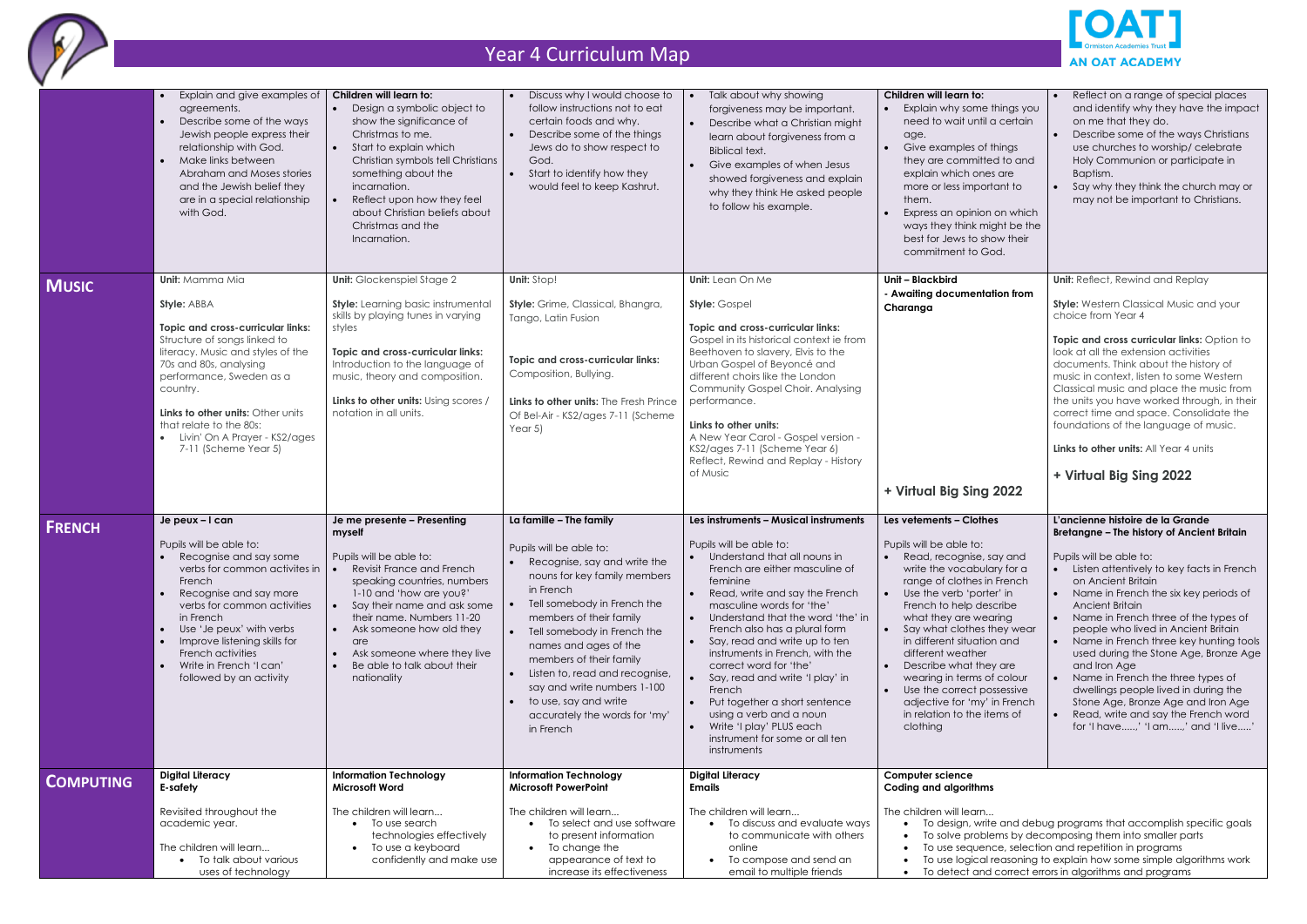

|             | To talk about ways they<br>can protect themselves<br>and friends from harm<br>online, including a<br>secure password<br>To use technology safely,<br>$\bullet$<br>respectfully and<br>responsibly, recognising<br>acceptable and<br>unacceptable<br>behaviour<br>To identify a range of<br>$\bullet$<br>ways to report concerns                                                                                                                              | of spellchecker to write<br>and review work<br>• To select and use<br>software to collect and<br>present information<br>• To confidently save and<br>open files                                                                                                                                                                                                                                                                                                                                                                                                                                                                                                                                                                                                                                           | To use photos, video and<br>sound to create an<br>atmosphere when<br>presenting to different<br>audiences<br>To share work and<br>collaborate online                                                                                                                                                                                                                                                                                                                                          | • To check their inbox for<br>emails<br>To open emails and reply<br>appropriately<br>• To attach an image to an<br>email                                                                                                                                                                                                                                                                                                                                                                                                    |                                                                                                                                                                                                                                                                                                                                                                                                                                                                                                                                                     |                                                                                                                                                                                                                                                                                                                  |
|-------------|--------------------------------------------------------------------------------------------------------------------------------------------------------------------------------------------------------------------------------------------------------------------------------------------------------------------------------------------------------------------------------------------------------------------------------------------------------------|-----------------------------------------------------------------------------------------------------------------------------------------------------------------------------------------------------------------------------------------------------------------------------------------------------------------------------------------------------------------------------------------------------------------------------------------------------------------------------------------------------------------------------------------------------------------------------------------------------------------------------------------------------------------------------------------------------------------------------------------------------------------------------------------------------------|-----------------------------------------------------------------------------------------------------------------------------------------------------------------------------------------------------------------------------------------------------------------------------------------------------------------------------------------------------------------------------------------------------------------------------------------------------------------------------------------------|-----------------------------------------------------------------------------------------------------------------------------------------------------------------------------------------------------------------------------------------------------------------------------------------------------------------------------------------------------------------------------------------------------------------------------------------------------------------------------------------------------------------------------|-----------------------------------------------------------------------------------------------------------------------------------------------------------------------------------------------------------------------------------------------------------------------------------------------------------------------------------------------------------------------------------------------------------------------------------------------------------------------------------------------------------------------------------------------------|------------------------------------------------------------------------------------------------------------------------------------------------------------------------------------------------------------------------------------------------------------------------------------------------------------------|
| <b>PSHE</b> | <b>Human Rights</b><br>Children will learn what rights<br>and they are entitled to and<br>what responsibilities they have.<br>They will understand the UN<br>Convention on the Rights of the<br>Child and how this impacts them.<br>Do we all have the right<br>$\bullet$<br>to play?<br>What rights and<br>$\bullet$<br>responsibilities do we<br>have in our classrooms?<br>What is the UNCRC?<br>$\bullet$<br>What happens when<br>rights are taken away? | <b>Respect, Falling out and Making</b><br>Up<br>Children will understand what<br>makes a strong friendship and<br>understand how they can ensure<br>they are forming healthy<br>relationships. Children will be<br>supported by Tender as part of<br>the RE:SET Healthy Relationships<br>Programme.<br>What makes me happy<br>and how can I help bring<br>some happiness to<br>others?<br>• Why is friendship<br>important<br>• What makes a good<br>friend?<br>How can I stand up for<br>myself?<br>Is teasing respectful?<br>What can we do when<br>we fall out with friends?<br>How can we show<br>$\bullet$<br>respect to others when<br>friendships break down?<br>What does it feel like to<br>be excluded?<br>• Who are my five trusted<br>people?<br>What does a healthy<br>friendship look like? | <b>Nutrition and Dental Health</b><br>Children will have an<br>understanding of how to stay<br>healthy including diet, exercise<br>and their dental health.<br>• What is a healthy diet?<br>What is a poor diet and<br>how does being unhealthy<br>affect us?<br>How can I recognise when<br>I am not physically well or<br>my body is becoming<br>unhealthy and what can I<br>do?<br>How can I create a<br>healthy meal?<br>How can I keep my teeth<br>healthy and what are the<br>benefits? | <b>Emergency situations</b><br>Children will learn some basic first aid<br>and preventative measures to keep<br>themselves safe. They will also have<br>an understanding of the work<br>undertaken by our emergency<br>services and show gratitude for this.<br>• What is an emergency? What<br>is first aid?<br>• How can we prevent fire-<br>based emergencies and<br>keep ourselves safe.<br>How can we keep safe near<br>water?<br>• YSA: How can we say 'thank<br>you' for the work that the<br>emergency services do? | <b>Money matters</b><br>Children have an appreciation of where money comes from and what they<br>choose to spend their money on. They will also have an understanding of how<br>money is managed. They will also focus on raising aspirations including<br>thinking about their career choices and how they will achieve this.<br>Where does money come from and how can it be used?<br>What does society do to manage our money?<br>What can we do to earn money?<br>YSA Enterprise Project: How does business work and how can we help<br>others? |                                                                                                                                                                                                                                                                                                                  |
|             | <b>PE-Health and Fitness</b>                                                                                                                                                                                                                                                                                                                                                                                                                                 | <b>PE-Gymnastics</b>                                                                                                                                                                                                                                                                                                                                                                                                                                                                                                                                                                                                                                                                                                                                                                                      | <b>PE-Dance</b>                                                                                                                                                                                                                                                                                                                                                                                                                                                                               | PE-Tag rugby                                                                                                                                                                                                                                                                                                                                                                                                                                                                                                                | <b>PE-Tennis</b>                                                                                                                                                                                                                                                                                                                                                                                                                                                                                                                                    | <b>PE-Athletics</b>                                                                                                                                                                                                                                                                                              |
| <b>PE</b>   | I can follow some<br>$\bullet$<br>complex aerobic steps in<br>time to the music.<br>I can demonstrate<br>$\bullet$<br>exercise to target the<br>core muscles.<br>I can demonstrate a<br>dynamic stretch in my<br>warm-up.<br>• I can identify some<br>muscle groups used in<br>various activities.<br>I can explain where the<br>'core' muscles are and<br>what they do.                                                                                     | • I can perform a variety of<br>rolls, including a forward<br>roll safely.<br>I can perform more<br>complex sequences with<br>a partner using mirroring.<br>I can begin to use<br>appropriate vocabulary<br>to describe how to<br>improve and refine<br>performances.<br>I can explain the success<br>criteria needed to be a<br>professional gymnast.                                                                                                                                                                                                                                                                                                                                                                                                                                                    | • I can perform simple tap<br>routines including the key<br>actions.<br>I can choreograph a<br>simple tap routine with<br>clarity and fluency.<br>I can be inspired by Gene<br>Kelly's work.<br>• I can teach some basic<br>tap steps to my partner.<br>• I can use complex dance<br>vocabulary to describe<br>how to improve and refine<br>performances.                                                                                                                                     | $\bullet$   can execute a successful<br>pass of a rugby ball while on<br>the move<br>• I can gain possession of the<br>ball by intercepting a pass<br>• I can use defending and<br>attacking skills to score a try.<br>• I can use my attacking and<br>defending skills and<br>knowledge to make tactical<br>decisions.                                                                                                                                                                                                     | • I can demonstrate<br>forehand and<br>backhand passes.<br>• I can develop my volley<br>technique.<br>• I can perform a variety<br>of shots.<br>• I can explain what<br>makes a rally successful.<br>• I can explain the rules of<br>Tennis.                                                                                                                                                                                                                                                                                                        | I can run over a long distance.<br>I can link running and jumping<br>activities with some fluency,<br>control and consistency.<br>I can throw a variety of objects<br>forwards using accuracy.<br>I can confidently explain the<br>importance of safe landing when<br>jumping and impact if done<br>incorrectly. |



- 
- 
-